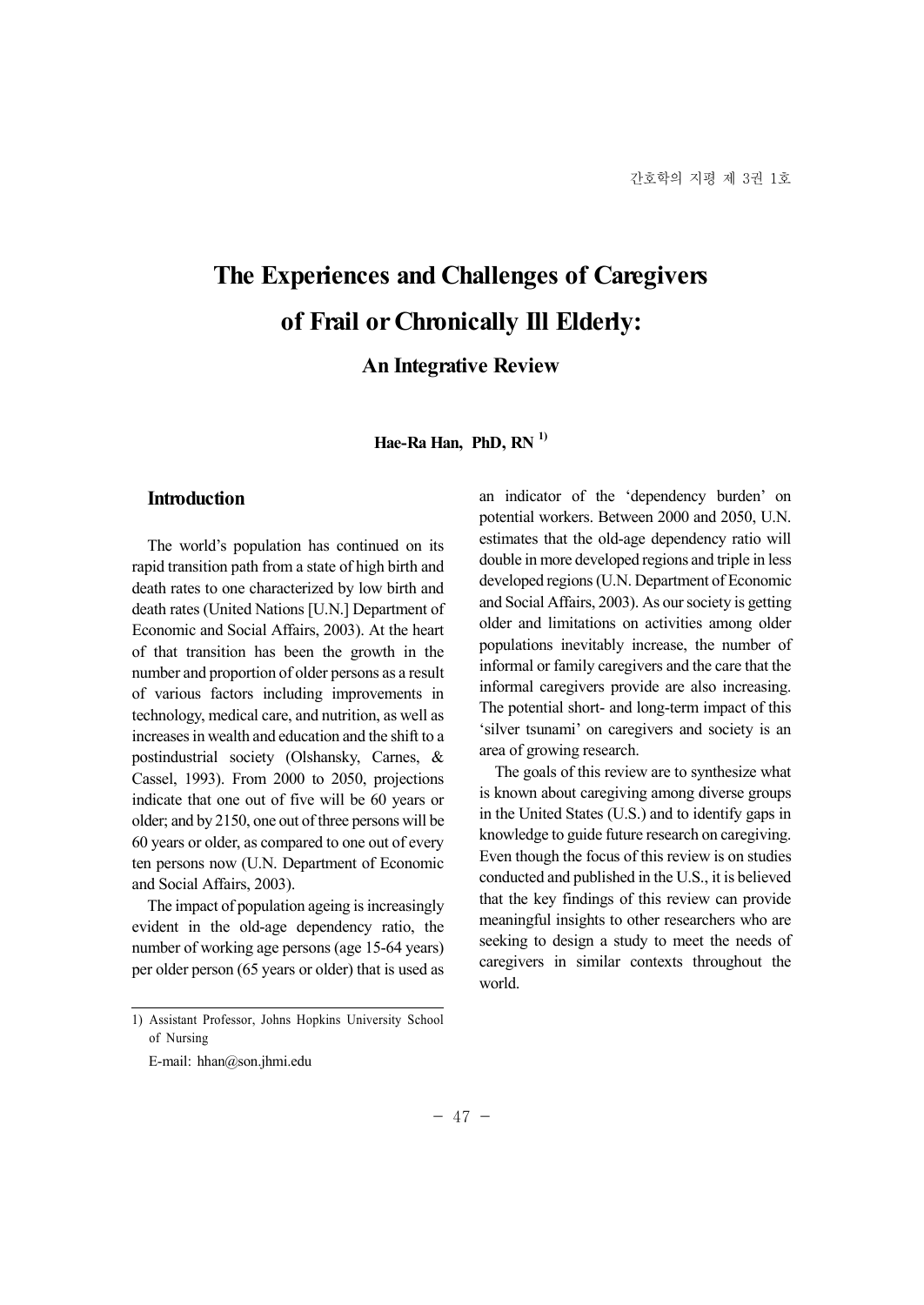# **Increasing Needs for Informal Caregiving and Health Spending**

With an aging population, the need for informal caregiving is likely to increase. For example, almost 75% of the elderly (age 65 and over) have at least one chronic illness (Calkins et al., 1999). Many chronic diseases are debilitating and can lead to severe disabilities, such as hip fractures and stroke, as well as progressive disability that slowly reduce the ability of elders to care for themselves (Fried & Guralnik, 1997). The moderate to severe forms of stroke, for example, often require sudden intense and frequent caregiving interventions, with caregiving needs changing over time. According to 1996 U.S. Medical Expenditure Panel Survey, about 14.3 percent of people age 65 and over--4.5 million elderly Americans--needed assistance with bathing, dressing, preparing meals, or shopping (Banthin & Cohen, 1999). Similarly, in 1997, more than half (54.5%) of the older U.S. population ( $\geq 65$  years) reported having at least one disability of some type, many of whom requiring personal assistance (McNeil, 2001). The number of Americans who will suffer functional disability due to a variety of chronic conditions such as arthritis, stroke, diabetes, coronary artery disease, cancer, or cognitive impairment is expected to increase at least 300% by 2049 (Boult et al., 1996).

The definition of informal caregivers (Biegel, Sales, & Schulz, 1991) includes those individuals who provide extraordinary, uncompensated care, predominantly in the home setting, involving sig nificant amounts of time and energy for months or years. Families have traditionally cared for their frail older members without compensation or as sistance throughout much of our history. Informal or unpaid care of the elderly is estimated to ac count for 95% of all care given to older adults (U.S. Administration on Aging, 2003). The num ber of informal caregivers in the U.S. doubled from 1996 to 2003, according to a National Alliance for Caregiving/American Association of Retired Persons (NAC/AARP) study (2004). Using a national sample of 1,247 caregivers ran domly selected in the U.S., the NAC/AARP study (2004) estimated that there were 44.4 million care givers age 18 and older in the U.S. who provided informal or unpaid care, representing 21% of total U.S. households.

Although one profile does not fit all caregivers, a typical caregiver in the U.S. in 2003 was a 46-year old female, who had some college education, works, and spent more than 20 hours a week providing care to her mother (NAC/AARP, 2004). Specifically, the NAC/AARP national survey (2004) indicated that more caregivers were women (61%) than men (39%) between the ages of 18-49 years (58%) than were 50 years of age or older (42%). Many worked either full or part-time while providing care (59%). In addition to the stresses of juggling multiple roles, 62% of these employed caregivers reported that their caregiving responsibilities had affected their work. They had passed up promotions, lost job benefits, been forced to take a leave of absence, scaled back from full time to part time, or had to leave their jobs altogether (NAC/AARP, 2004). Nearly half (48%) of all caregivers provided 8 hours or less of care per week and about one in five (17%) reported providing more than 40 hours of care per week.

Caregiving responsibilities appear to fall heaviest on ethnic minorities. According to the NAC/AARP survey (2004), only 11% of African American caregivers reported using a paid care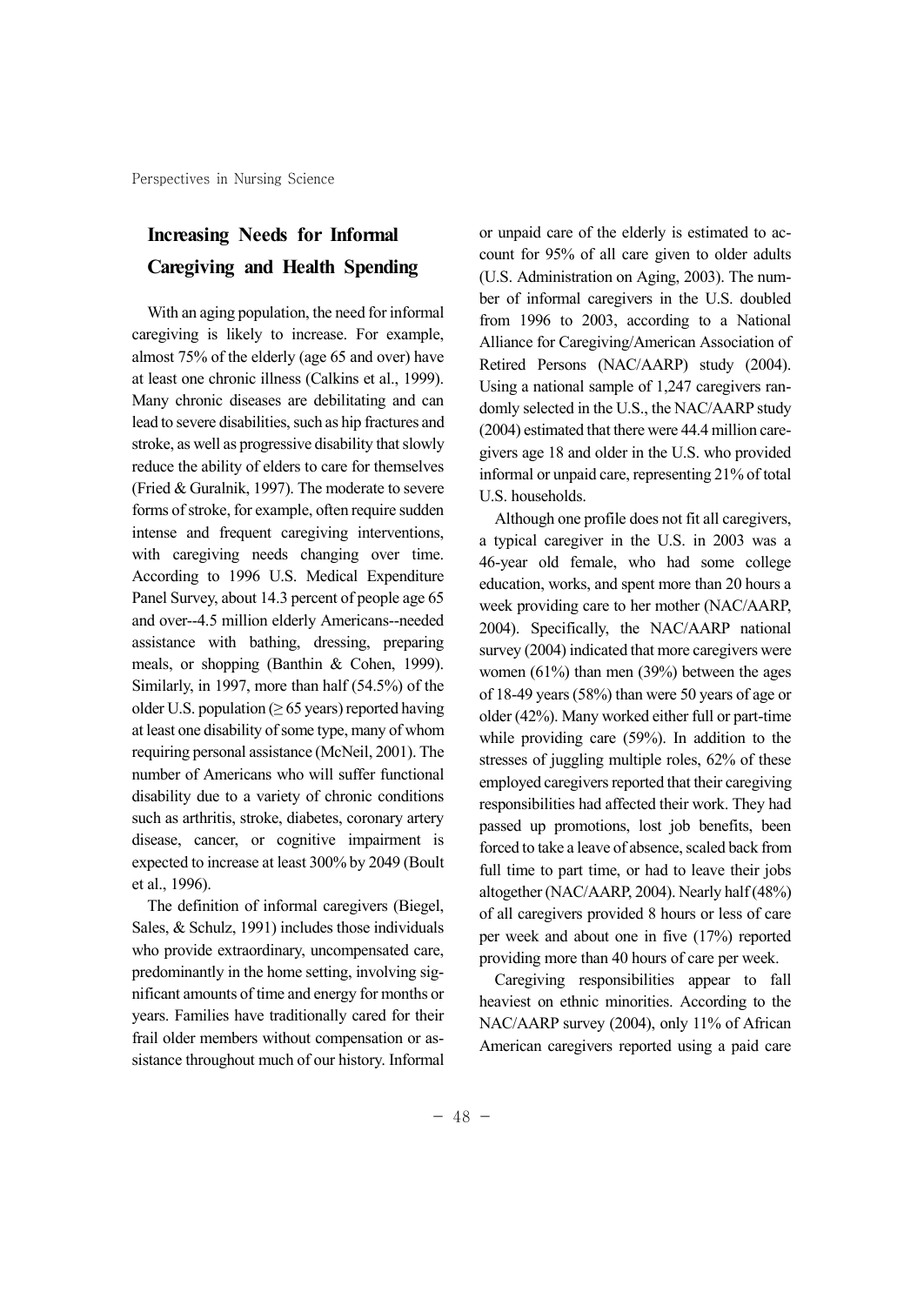and 14% and 13% of Hispanic and Asian American caregivers, respectively, as compared with 22% of White caregivers. This may reflect cultural differences in caregiving structure salient to each ethnic group. For example, a recent analysis of data obtained from a random sample of Korean American elderly ( $\geq 60$  years) in a major metropolitan city on the East coast  $(N = 205)$ found that adult children were the main source of support utilized by elders, even when the elder had a living spouse (Han et al., 2006). Korean elderly persons often live with their children and heavily rely on them for a variety of needs. Studies have reported that ethnic minorities have stronger kinship ties (Green, 1999; Gustavson & Lee, 2004), whereas white older adults often prefer to live alone and to be independent (Johnson & Barer, 1997; Silverstein & Litwak, 1993). This unique caregiving structure may reflect the fact that adult children of certain ethnic groups (e.g., subgroups of Asian Americans with a large proportion of immigrants such as Chinese and Korean) often act as brokers between a confined ethnic community and the wider mainstream society for their old parents.

Informal caregivers are the backbone of the health care system. While this care is not paid, the economic value of informal care is substantial in chronic medical conditions such as dementia (Langa et al., 2001; Ernst & Hay, 1997; Zhu et al., 2006), cancer (Hayman et al., 2001), stroke (Hickenbottom et al., 2002), or depression (Langa et al., 2004). The total economic value of informal caregiving in the U.S. has been estimated to be \$257 billion annually, or more than twice the amount paid for home care and nursing home care combined, and comparable to 20% of all health care spending (Arno, 2002). Certain chronic conditions appear to be associated with higher informal caregiving cost. For example, a recent analysis of a nationally representative survey of people age 70 years or older  $(N = 6,649)$  revealed that caregiving associated with depressive symptoms in elderly Americans represents a yearly cost of about \$9 billion (Langa et al., 2004), as compared to \$18 billion for dementia-related informal caregiving (Langa et al., 2001). Using a different, but nationally representative sample of older adults age 70 years or older  $(N = 7,443)$ , Hickenbottom et al. (2002) estimated an annual cost of up to \$6.1 billion for stroke-related caregiving. These population-based analyses of informal care demonstrate the significant burden that these chronic conditions place both on families and on society.

## **Stress and Strain of Caregiving**

Often, tasks performed by caregivers are physically, emotionally, socially, or financially demanding. For example, caregivers of patients with Alzheimer's disease are twice as likely to be providing constant care and 38% have been providing care for more than five years (Alzheimer's Association & National Alliance for Caregiving, 1999). The caregiving required is intense and includes assistance with activities of daily living, incontinence, feeding, and transfer or use of a wheelchair or walker. As a result, they are more likely to face family conflict, to spend less time with other family members, and to give up vacations, hobbies, and other personal activities. The NAC/AARP study (2004) reported more than one third of caregivers (37%) having no one else to provide unpaid help to the person they had cared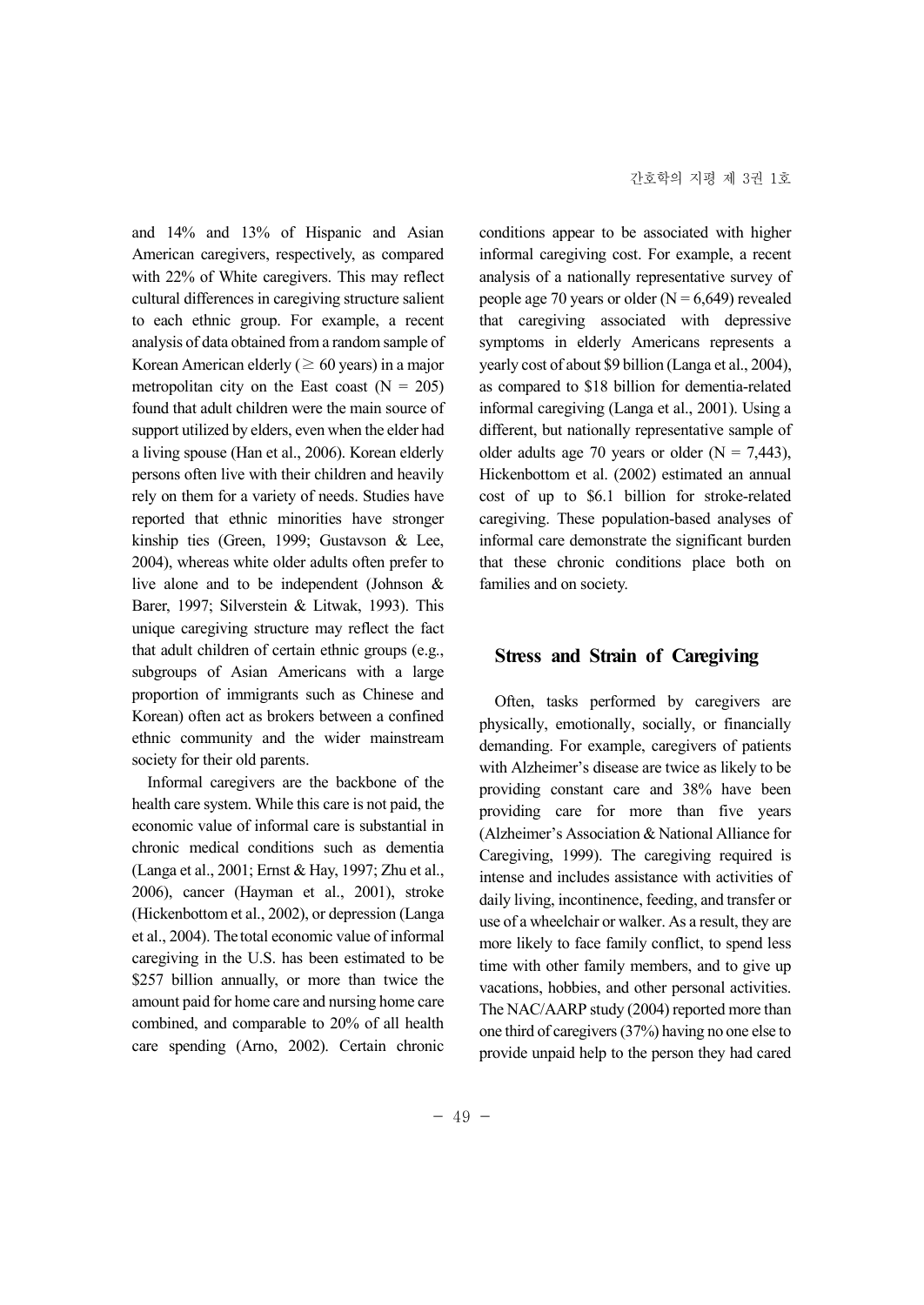for during the past year, while spending 21 hours per week on average. Many had unmet needs such as finding time for themselves (35%), managing emotional and physical stress (29%), or balancing work and family responsibilities (29%).

Carrying the load of informal care can take a personal toll, placing the caregiver at heightened risk of illness and chronic disease onset. To illustrate, a review of 20 published research articles on caregiving for stroke patients (Han & Haley, 1999) found several caregiver well-being issues including depression, concern for future care, and caregiver burden. Burden was related to level of patient disability and psychological distress. Caregiver depression was related to more concern for future care, fewer social contacts, more physical symptoms in the caregiver, and stroke patient symptoms. Teel and Press (1999) reported that caregiver fatigue and sleep difficulties were significantly greater for spousal caregivers of patients with Alzheimer's disease, Parkinson's disease, or cancer when compared with a control group of little or no caregiving requirements (Teel & Press, 1999). Likewise, caregivers of patients with Alzheimer's disease were twice as likely to report emotional and physical strain as a direct result of caregiving responsibilities (Alzheimer's Association & National Alliance for Caregiving, 1999). A recent meta-analysis of 84 studies (Pinquart & Sörenson,, 2003) revealed that family caregivers are under more stress, exhibit a disproportionate incidence of mental health problems such as depression, and they rate low in subjective well being, physical health, and self-efficacy (confidence) regarding caregiving-related tasks than their non-caregiving counterparts. In the NAC/AARP study (2004), 15% of caregivers admitted to having emotional health problems directly related to caregiving. In the study (NAC/AARP, 2004), the two greatest predictors of emotional stress were the caregivers' level of burden and whether or not they felt they had had a choice in assuming the role of caregiver. Other factors associated with caregivers' emotional stress were caregivers' reported health, living in the same household with the care recipient, and being female.

Although an abundance of research has focused on the adverse psychosocial effects of caregiving, there have been a relatively fewer studies of the physical effect of caregiving. Nonetheless, researchers have suggested that the combination of loss, prolonged distress, and physical demands of caregiving may compromise caregivers' risk for physical health problems, even death (Vitaliano, 1997; Vitaliano et al., 2002). For example, in a population-based cohort study (Schulz & Beach, 1999) of 392 caregivers and 427 non-caregivers aged 66 to 96 years who were living with their spouses, caregivers who experienced mental or emotional strain related to caregiving had mortality risks 63% higher than non-caregiving controls, after controlling for sociodemographic factors and morbidity. The finding suggests that having caregiver strain is an independent risk factor for mortality among older spousal caregivers. Some of this increased mortality might relate to the high cardiovascular risk profile in caregivers such as hypertension (Shaw et al., 1999), hyperlipidemia (Vitaliano, Russo, & Niaura, 1995) or reduced physical activity (Schulz et al., 1997). Recent studies have reported potential physiologic mechanisms to understand increased morbidity and premature death in caregivers. Specifically, higher levels of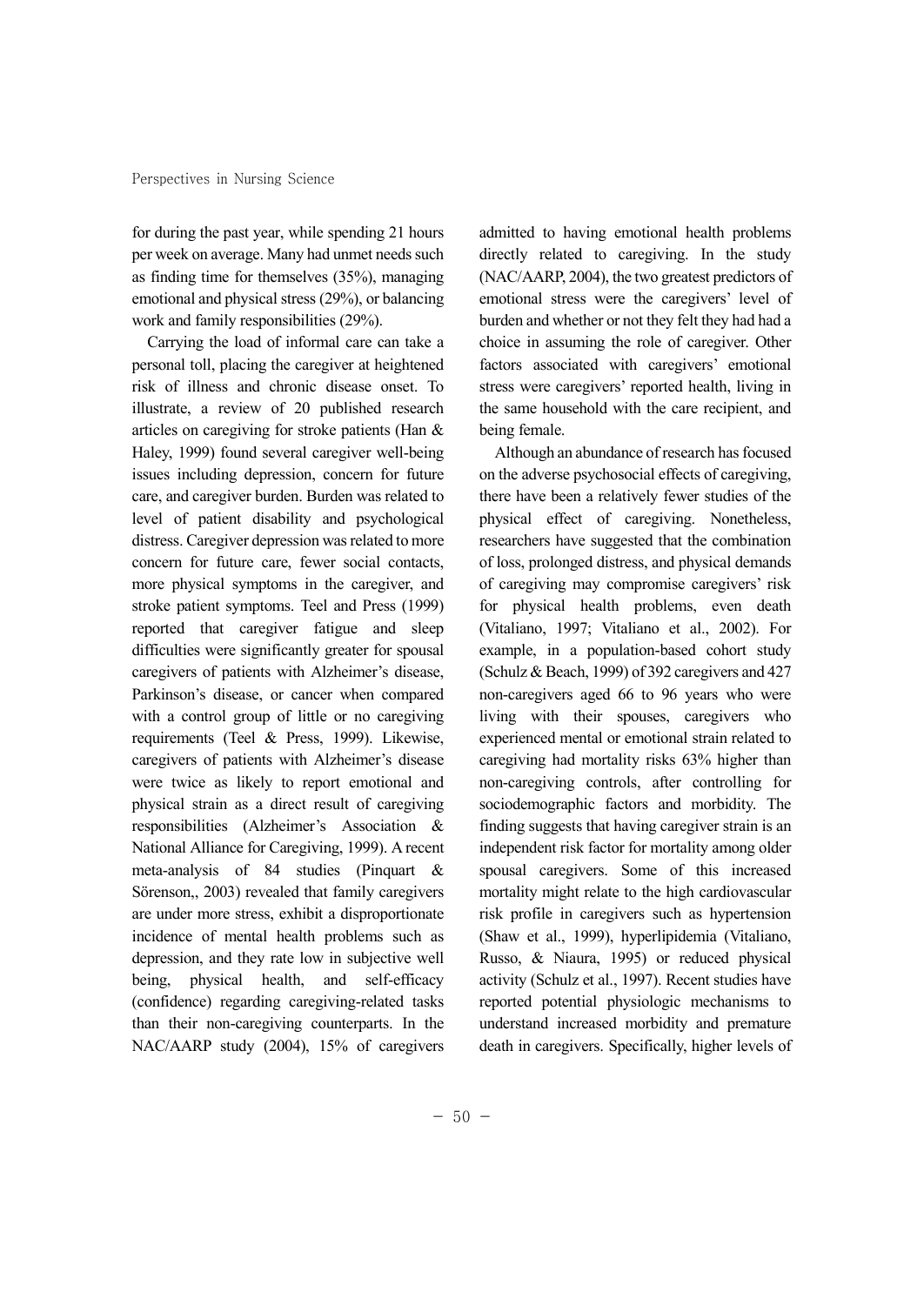proinflammatory cytokine interleukin (IL-6) and the procoagulant molecule D-dimer have been observed in Alzheimer caregivers (Lutgendorf et al., 1999; Kiecolt-Glaser et al., 2003; Von Känel et al., 2005; 2006). Elevated plasma levels of IL-6 and D-dimer have been identified as biological accompaniments of frailty (Walston et al., 2002; Cohen, Harris, & Pieper, 2003). These physiologic alterations in response to caregiving strain provide one biological pathway through which caregivers might age more rapidly and as a consequence manifest increased morbidity (e.g., coronary artery disease) at a younger age than their non-caregiving counterparts might.

## **Coping with Stress**

Previous studies have reported various coping mechanisms used by caregivers to deal with the demands of caregiving. The most common are praying and seeking guidance and support from friends or relatives. For example, nearly three quarter (73%) of the national sample of caregivers in the NAC/AARP study (2004) reported praying as a way to cope with difficulties of caregiving. Differences were found among ethnic groups in using this method; African American (84%) and Hispanic (79%) caregivers used prayer sig nificantly more than white (71%) or Asian American (50%) caregivers. The result is partly consistent with other studies in which African American caregivers were found to use prayer and faith in God more often than White caregivers (Picot, 1995; Wykle & Segall, 1991; Haley et al., 2004). This strong cultural practice of religiosity may be based on African American caregivers'belief that God is a part of their informal support to the same extent as family, friends, and neighbors (Wood & Parham, 1990).

While three in five caregivers (61%) in the NAC/AARP study (2004) were found to use behavioral coping strategies such as seeking guidance and support from friends or relatives, women tended to adopt this method (67%) more than men (51%). Seeking information and help through the Internet is another increasingly popular form of behavioral coping. In the NAC/AARP study (2004), the Internet ranked number one as the place family caregivers turned to for information about caregiving (29%). Those more likely to use the Internet as a tool for dealing with caregiving demands included: Asian Americans (43%), college educated (41%), upper income (44% of those making \$100,000) caregivers as well as those caring patients with Alzheimer's disease (42%).

Higher levels of emotion-focused coping (i.e., avoidance, escape) are associated with greater negative effects of caregiving such as depression (Haley et al., 1996; McCausland & Pakenham, 2003). Studies have demonstrated that certain groups of caregivers (e.g., African American) tend to use more emotion-focused coping (e.g., escape, avoidance, worrying). For example, Knight and colleagues (2000) studied a sample of 41 African American and 128 non-African American care givers of dementia patients and found that African American caregivers had lower levels of burden but equal levels of depression and anxiety than White caregivers. Using structural equation mod eling, Knight et al. confirmed a tendency of African American caregivers to use emotion-fo cused coping and, therefore, increase emotional distress, despite their lower appraisal of care giving as burdensome. In their study of 123 White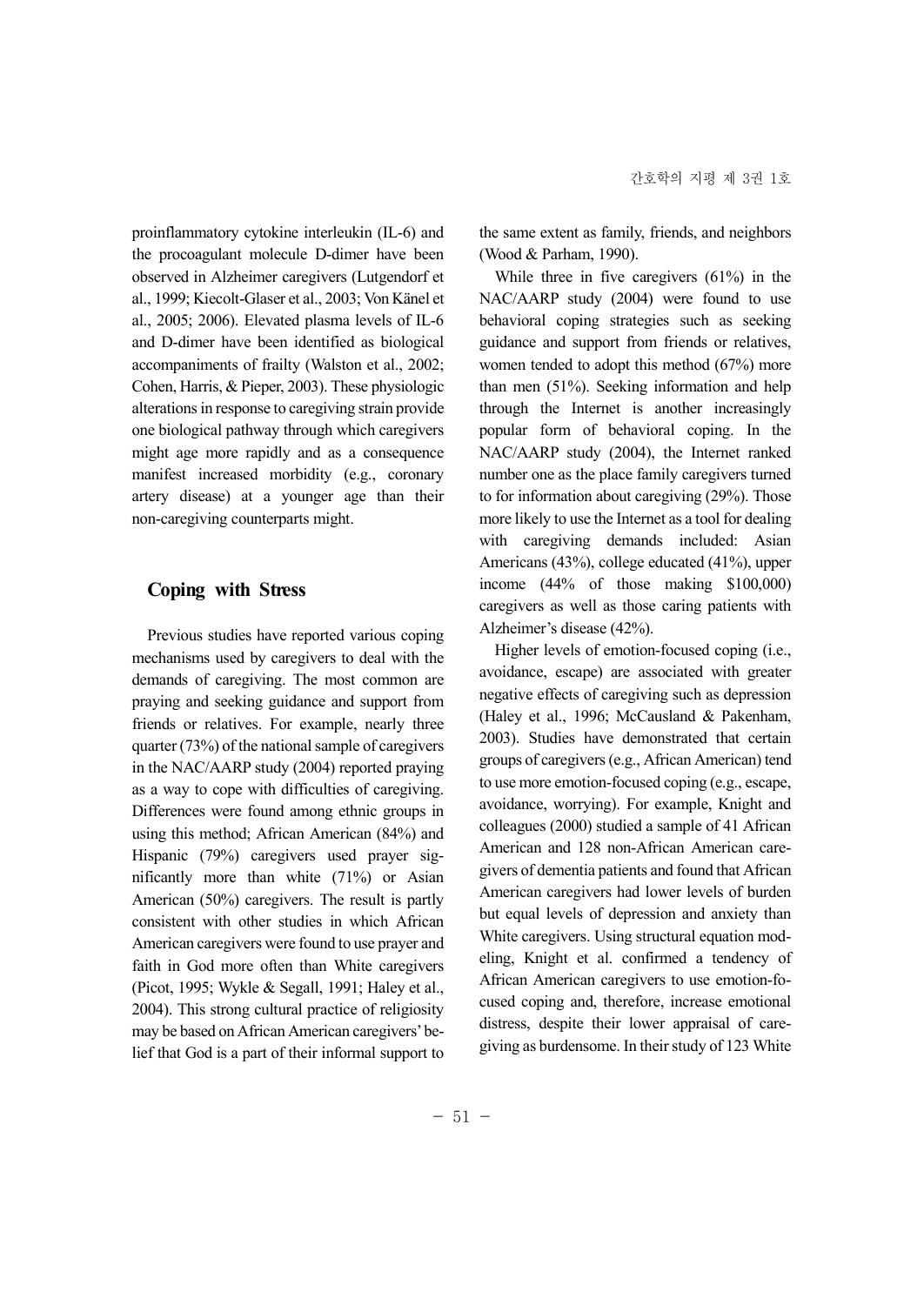and 74 Black family caregivers of patients with Alzheimer's disease and other progressive de mentias, Haley et al. (1996) also found that African American caregivers reported higher lev els of avoidance coping and lower levels of behavior-focused coping than White caregivers. These results indicate that caregiving does not affect well-being through direct paths, but they are medi ated by coping strategies.

# **Formal Support Services in the Community**

Long-term care represents a variety of services provided over an extended period of time to people who need help to perform because of cognitive impairment or loss of muscular strength or control. Care may include rehabilitative therapies, skilled nursing, and palliative care, as well as a wide range of supportive personal care and social services (e.g., nursing home care, personal care attendants, home health care, adult day care, or assisted-living facilities). These services have been critical to sustaining family stability, avoiding out-of-home placements, and reducing health risks as a result of stress associated with continuous caregiving (Abelson, 1999; Zarit et al., 1998; Wade et al., 2003).

While 70% to 80% of U.S. national long-term care funds for older people are still spent on in stitutionalized care (e.g., nursing homes), home and community-based services (HCBS) have grown in importance to the long-term care system over the past decade, and are increasingly used by older adults (AARP, 2003; Polivka & Zayac, 2006). The goal of HCBS is to help people with disabilities live in the community for as long as possible and function as independently as possible (Stone, 2000). On-going shifts from in stitutionalized care to HCBS are due, in part, to the Olmstead decision, a 1999 U.S. Supreme Court ruling, giving citizens with disabilities--including frail elders--the right to care in their own homes and communities when appropriate. HCBS are al so responsive to the preferences of frail elders. For example, according to a national sample study (AARP, 2003) of people with disabilities age 50 or older, 87% favored receiving assistance with ev eryday activities in their own home, and only 6% wanted to have nursing home care for 24-hour needs.

The NAC/AARP study (2004) reported that approximately half of all caregivers (48%) used HCBS such as respite services, adult day services, home-delivered meals, or transportation services. Studies have found, however, considerable variation across groups in the use of HCBS. Cultural and demographic factors (e.g., age, gender, race/ethnicity) may affect use of these formal support services. For example, a recent analysis of the 1998 Medical Expenditure Panel Survey found that use of HCBS increased sharply with age (AARP, 2003). In the analysis (AARP, 2003), women age 50 and older were more likely than men to use HCBS. Race and ethnicity also influence formal service utilization. Researchers have illustrated that African American and Hispanic caregivers tend to use more informal as opposed to formal support services in the community than White caregivers (Cox & Monk, 1990; Miller & Guo, 2000). Language barriers, dissatisfaction with the services or cultural misunderstandings (Levkoff, Levy, & Weitzman, 1999; Delgado & Tennstedt, 1997) have been suggested as reasons for the underutilization of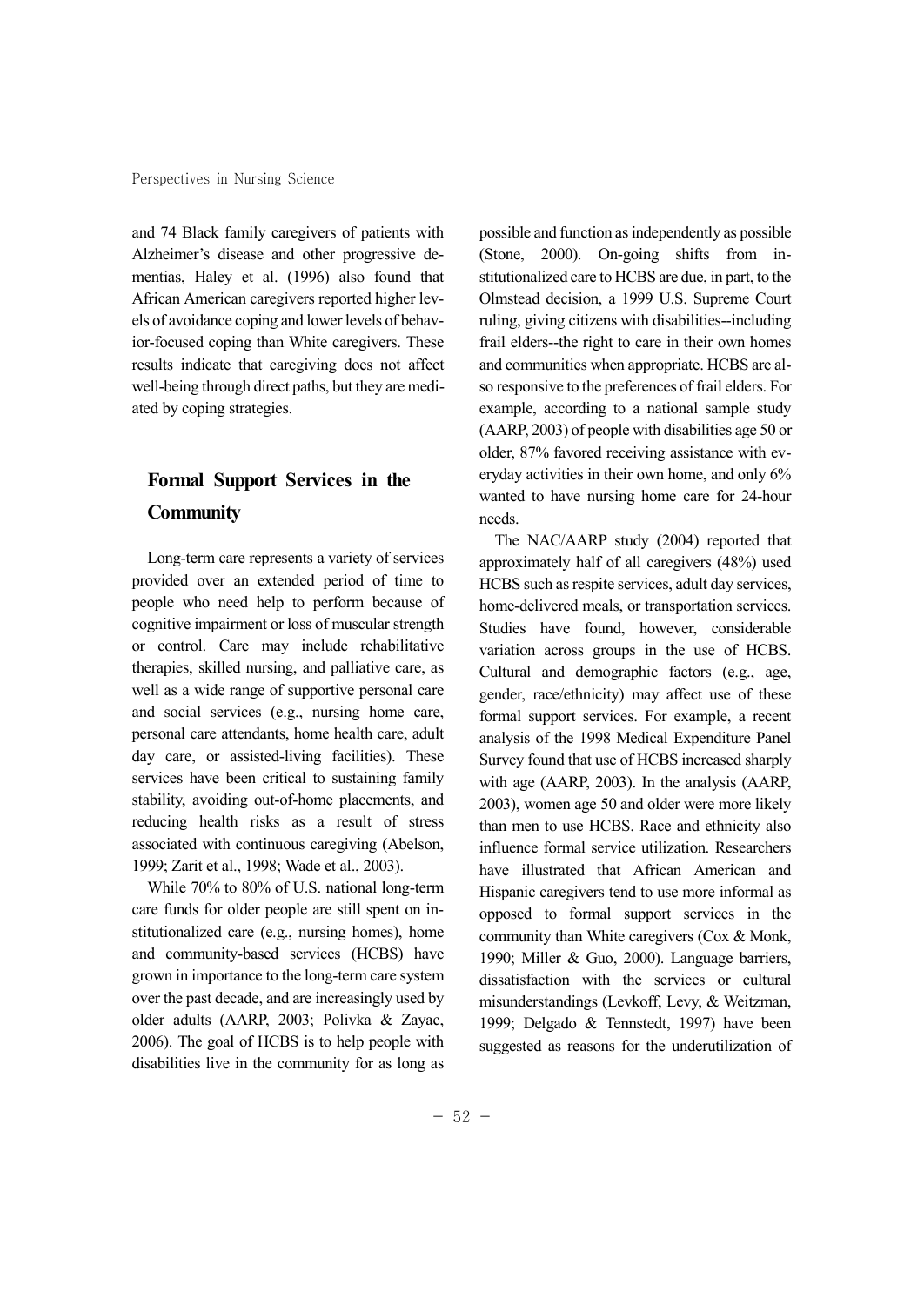formal services by these ethnic groups. The studies point to the need to develop more culturally relevant support services for use by caregivers of different ethnic groups.

## **Caregiver Support Interventions**

Caregivers provide the bulk of long-term care in the community (Spillman & Pezzin, 2000), which is often a complex responsibility, involving emotional support, household management, medical care, decision-making, and dealing with a variety of agencies (e.g., insurance company). One national survey ( $N = 1,002$ ) found that 43% of caregivers performed at least one medical task, defined as bandaging and would care, operating medical equipment, or managing a medication regimen (Donelan et al., 2002). Yet, formal instruction is sporadic and inadequate and caregivers have reported strong needs for information and training. For example, in the NAC/AARP study (2004), 73% of caregivers reported needing more information on a variety of caregiving issues such as medication, managing challenging behaviors (e.g., wandering) or incontinence or toileting problems. Minority caregivers (Hispanic 80%, African American 75% and Asian American 73%) were much more likely to say they needed more help with information than white caregivers (64%).

While a number of supports through public and private programs (e.g., adult day care services, respite services, increased social support) have been identified as helpful interventions (Chappell & Reid, 2002; Zarit et al., 1998), the Resources for Enhancing Alzheimer's Caregiver Health (REACH) program is one of the most ambitious interventions designed to date in order to address the causes of stress among caregivers. The multi-site trial of multiple interventions began in 1995 and is targeting caregivers of dementia patients, who operate under some of the most difficult caregiving situations (Schultz, 2000). Among the interventions in the REACH program have been behavioral skills and management training, a telephone-based intervention of automated monitoring and personal support services, family therapy, mood management classes, and environmental skill-building support (Schultz et al., 2003). Study findings have included significant reduction in caregiver burden and depression (Gitlin et al., 2003). The study also demonstrated that involving patients and families through interventions tailored to the caregivers' needs is an important element in producing positive results in research on caregivers of people with dementia (Brodaty et al., 2003).

## **Recommendations**

Caregiving research has come a long way over the last two decades. While there are numerous potential areas for research, this review presents several research agenda that build upon accumulated knowledge and experience through previous caregiving research. The following research agenda are diverse but not mutually exclusive, and are provided as examples that would extend current research.

#### **1. Caregiver physical health**

The physical health of caregivers is as important as their mental health. While caregiving stress in Alzheimer's disease has been shown to affect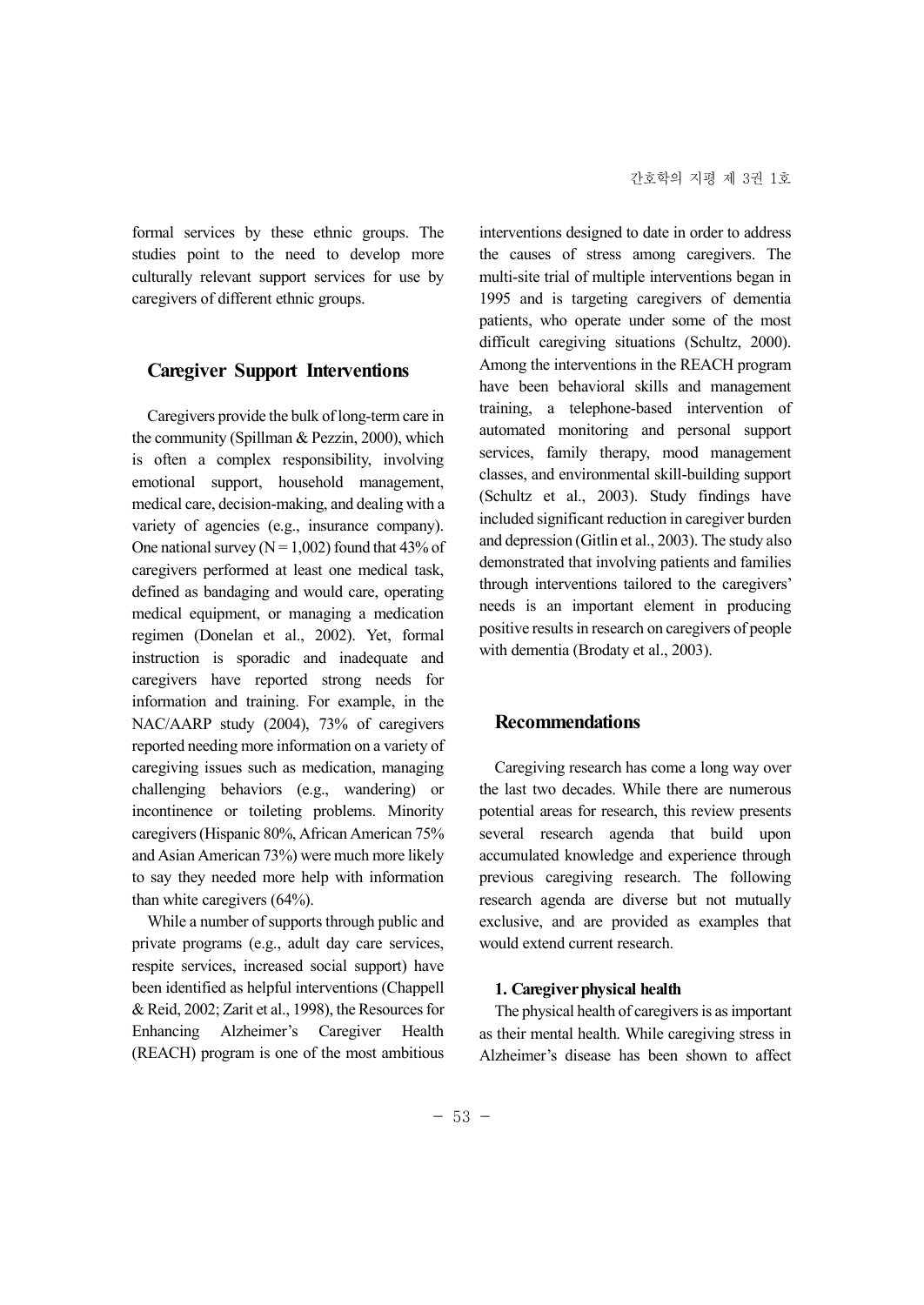caregiver physical health (Schultz et al., 1997; Schultz & Beach, 1999), current literature is limited as to whether caregiving for other chronic conditions affects caregivers' physical health. Previous studies have often used caregivers' self-rated health as their main physical health indicator (NAC/AARP, 2004; Han & Haley, 1999). Without comparison to a non-caregiver group, however, it would be hard to tease out to what extent caregiver physical health is affected by caregiving for chronic conditions (e.g., stroke). In designing studies, it would be important to investigate both caregiver and care recipient of continuing involvement of an informal family caregiver across and within different genders, ages, geographic regions, racial/ethnic groups, and by recipient health conditions. In particular, understanding the physical health effects of caregiving is of major concern for ethnic minority caregivers because of their high prevalence of informal caregiving, underutilization of formal support services, and potentially high likelihood of long-term health risks associated with caregiving without adequate outside support.

#### **2. Positive outcomes of caregiving**

Previous studies have been focused on the neg ative impacts of caregiving. Even though care givers are often challenged by the huge amount of physical, emotional, and financial burden, a num ber of researchers have reported positive feeling about caregiver roles. For example, about 17% of caregivers of dementia and stroke patients in one study found that caregiving improved their relationship with care recipients (Draper et al., 1992). Farran et al. (1997) reported that caregivers who assigned positive meanings to their roles fared better in terms of depression and role strain. Such positive experiences and effects of caregiving can provide a new theoretical frame to view care giving beyond burdensome experience as highlighted in most previous research.

#### **3. Quality of care and the outcomes of HCBS**

Much of the policy preference for HCBS, together with increasing demands for HCBS, is based on the assumption that the quality of care, satisfaction with care, well-being and quality of life for people receiving these services are better than for people in institutions. There is, however, little evidence on the quality of care and the effectiveness of HCBS on caregivers'satisfaction and well-being. A primary reason may be that caregivers frequently do not feel comfortable leaving their loved one in the care of strangers (Harding & Higginson, 2001). This is particularly true for those whose cultural tradition is based on strong familism and filial piety such as Korean immigrants (Han et al., 2006). Strategies such as using faith communities to provide respite volunteers have been suggested to make HCBS more palatable to these caregivers (Hebert, Koenig, Arnold, & Schulz, 2006).

#### **4. Technology and caregiving**

Technological caregiving in the home is becoming more prevalent. Examples of technology use in the home include kidney dialysis, intravenous lines, electronic monitoring, nutritional tube feedings, or ventilators. Care recipients who are technology dependent often require constant vigilance and monitoring. The need for long-term technology re-education, support, and caregiving guidance was well demonstrated in the NAC/AARP survey (2004) and yet, has not been adequately addressed.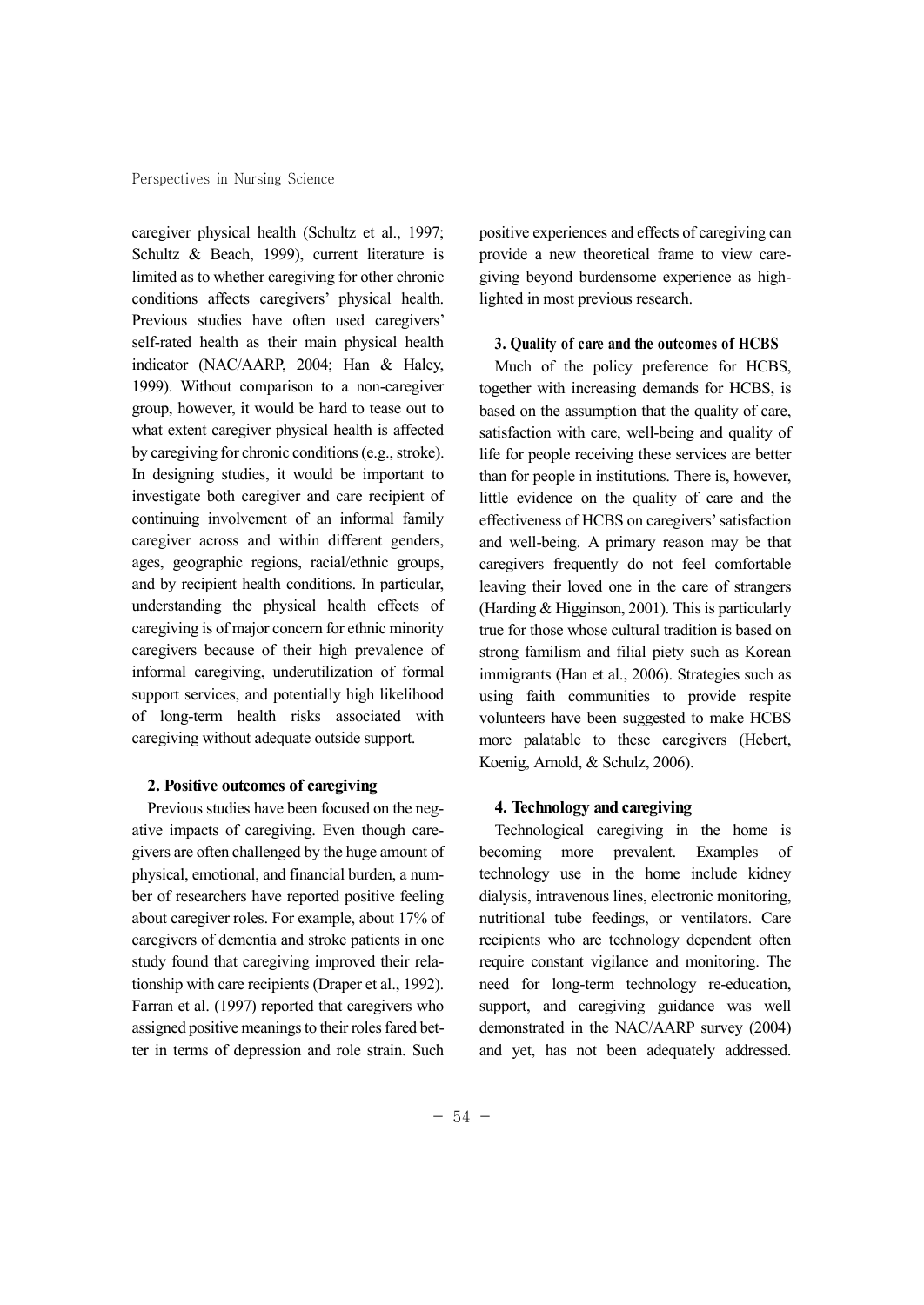Informal technology caregiving success is related to caregiver and care recipient abilities to share responsibilities, to understand tasks, and to coordinate efforts with multiple health professionals (Smith, 1996). The use of technology in informal caregiving will remain a major problem for caregivers and care recipients as advances in medical technology become more common and further sophisticated. Developing appropriate lay training programs, which can help caregivers in caring for the care recipient at various stages, is critical. In the same line, it is also important to investigate the role of telehealth or technology in improving informal caregiving and strategies that enable effective caregiving with new or advanced technologies.

## **Conclusions**

Social changes in family size, in numbers of women in the workforce, and in the increased longevity of older adults have been affecting the ability of natural caregivers to meet the needs of family members (U.S. Administration on Aging, 2003). During the next decade informal caregiving will continue to increase, there will be more employed caregivers with an increase in workplace issues, an increase in male caregivers, and an increase in long-distance caregiving (NAC/AARP, 2004). In response to the increased current and future need for informal caregiving, more research is warranted to explore the general pattern of informal caregiving and to test interventions to enhance the quality of caregiving while reducing caregiver burden across a range of caregiving populations. When the functional decline of the elderly is gradual, family members

might initially provide the care themselves. As the burden of care becomes physically or emotionally demanding or too technically complex, this informal network may start mobilizing the formal long-term care system such as HCBS (Gustavson & Lee 2004). Future studies should investigate the actual needs to be met by formal support services. As James (2005) stated, a key challenge for the  $21<sup>st</sup>$  century will be to ensure that the dramatically added years in life expectancy in the  $20<sup>th</sup>$  century are quality years. Caregiving research may help us to find the most effective interventions to improve the quality of life of caregivers and care recipients, reduce the burden of caregivers, and decrease the need for long-term institutionalization.

## **References**

- Abelson, A.G. (1999). Economic consequences and lack of respite care. *Psychological Reports, 85*, 880-882.
- Alzheimer's Association & National Alliance for Caregiving (1999). *Who cares? Families caring for persons with Alzheimer's disease*. Alzheimer's Association, Washington, DC, and National Alliance for Caregiving, Bethesda, MD.
- American Association of Retired People (AARP). (2003). *Beyond 50: A report to the nation on independent living and disability*. Washington, DC: author.
- Arno, P.S. (2002). *Economic value of informal caregiving*. Orlando, FL: Annual Meeting of the American Association of Geriatric Psychiatry.
- Banthin, J.S., & Cohen, J.W. (1999). *Changes in the Medicaid community population: 1987-96. MEPS Research Findings No. 9*.

 $-55 -$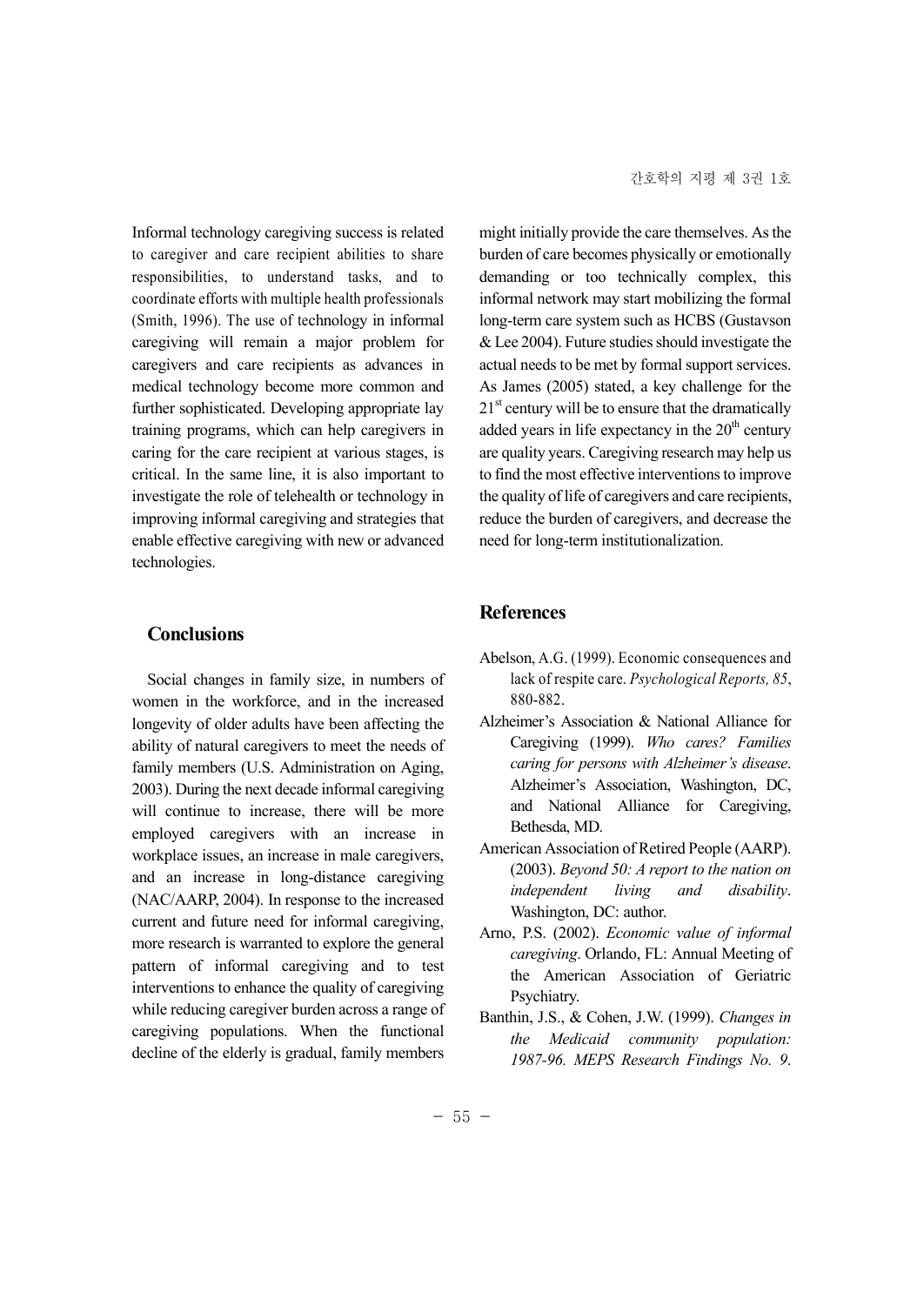Perspectives in Nursing Science

AHCPR Pub. No. 99-0042. Rockville, MD: Agency for Health Care Policy and Research.

- Biegel, D., Sales, E., & Schulz, R. (1991). *Family caregiving in chronic illness: Heart disease, cancer, stroke, Alzheimer's disease, and chronic mental illness*. Newbury Park, CA: Sage.
- Boult, C., Altmann, M., Gilbertson, D., et al. (1996). Decreasing disability in the 21st century: the future effects of controlling six fatal and nonfatal conditions. *American Journal of Public Health*, *86*, 1388-1393.
- Brodaty, H., Green, A., & Koschera, A. (2003). Meta-analysis of psychosocial interventions for caregivers of people with dementia. *Journal of the American Geriatrics Society, 51*, 657-664.
- Calkins, E., Boult, C., Wagner, E., et al. (1999). *New ways to care for older people. Building systems based on evidence*. New York: Springer.
- Chappell, N., & Reid, R. (2002). Burden and well-being among caregivers: Examining the distinction. *The Gerontologist, 42*, 772-780.
- Cohen, H.J., Harris, T., & Pieper, C.F. (2003). Coagulation and activation of inflammatory pathways in the development of functional decline and mortality in the elderly. *American Journal of Medicine, 114*, 180-187.
- Cox, C., & Monk, A. (1990). Minority caregivers of dementia victims: A comparison of Black and Hispanic families. *Journal of Applied Gerontology, 9*, 340-354.
- Delgado, M., & Tennstedt, S. (1997). Puerto Rican sons as primary caregivers of elderly parents. *Social Work, 42*, 125-134.
- Donelan, K., Hill, C.A., Hoffman, C., Scoles, K., Feldman, P.H., Levine, C., & Gould, D. (2002). Challenged to care: Informal caregivers in a

changing health system. *Health Affairs, 21*, 222-231.

- Draper, B.M., Poulos, C.J., Cole, A., Poulos, R.G., & Ehrlich, F. (1992). A comparison of caregivers for elderly stroke and dementia victims. *Journal of the American Geriatrics Society, 40*, 896-901.
- Ernst, R.L., & Hay, J.W. (1997). Economic research on Alzheimer disease: a review of the literature. *Alzheimer Disease & Associated Disorders, 11*(suppl 6), 135-145 .
- Farran, C.J., Miller, B.H., Kaufman, J.E., & Davis, L. (1997). Race, finding meaning, and caregiver distress. *Journal of Aging & Health, 9*, 316-333.
- Fried, L.P., & Guralnik, J.M. (1997). Disability in older adults: evidence regarding significance, etiology, and risk. *Journal of American Geriatric Society, 45*(1), 92-100.
- Gitlin, L.N., Bell, S.H., Burgio, L.D., Czaja, S., J., Mahoney, D., Gallagher-Thompson, D., Burns, R., Hauck, W.W., Zhang, S., Schulz, R., Ory, M.G.: REACH Investigators. (2003). Effect of multi-component interventions on caregiver burden and depression: The REACH multi-site initiative at six months follow-up. *Psychology & Aging, 18*, 361-374.
- Green, J.W. (1999). *Cultural awareness in the human services: A multi-ethnic approach* (3rd ed.). Needham Heights, MA: Allyn & Bacon.
- Gustavson, K. & Lee, C.D. (2004). Alone and content: Frail seniors living in their own home compared to those who live with others. *Journal of Women & Aging, 16*(3/4), 33-38.
- Haley, W.E., Gitlin, L.N., Wisniewski, S.R., Mahoney, D.F., Coon, D.W., Winter, L., Corcoran, M., Schinfeld, S., & Ory, M. (2004). Well-being, appraisal, and coping in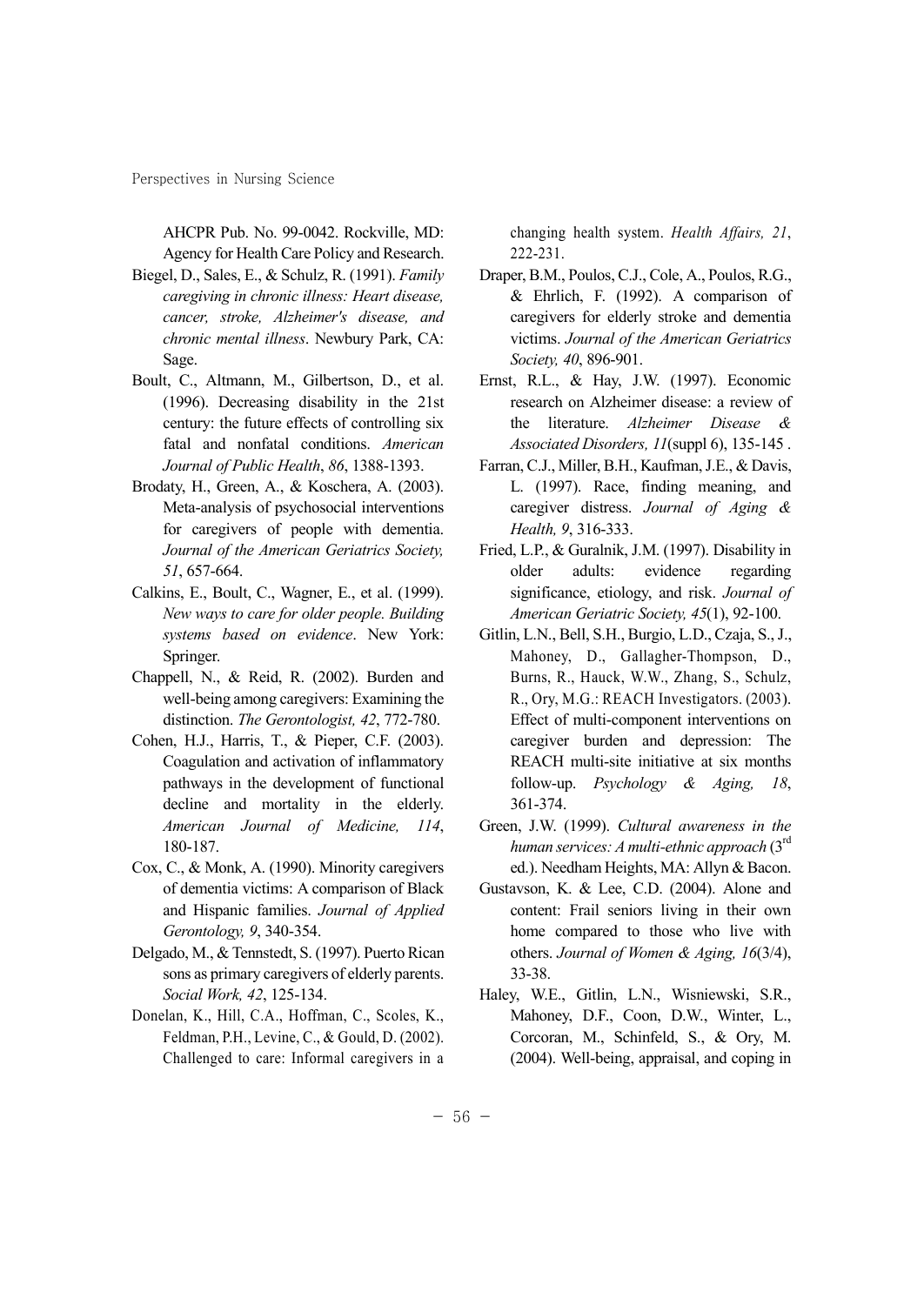African-American and Caucasian dementia caregivers: findings from the REACH study. *Aging & Mental Health, 8*(4):316-29.

- Haley, W.E., Roth, D.L., Coleton, M.I., Ford, G.R., West, C.A., Collins, R.P., & Isobe, T.L. (1996). Appraisal, coping, and social support as mediators of well-being in black and white family caregivers of patients with Alzheimer's disease. *Journal of Consulting & Clinical Psychology, 64*(1):121-129.
- Han, B., & Haley, W.E. (1999). Family caregiving for patients with stroke: review and analysis. *Stroke, 30*, 1478-1485.
- Han, H.R., Kim, M.T., Lee, H.B., Pistulka, G., & Kim, K.B. (2006). Correlates of depression in the Korean American elderly: Focusing on personal resources of social support. *Journal of Cross-Cultural Gerontology, doi:* 10.1007/ s10823-006-9022-2.
- Harding, R., & Higginson, I. (2001). Working with ambivalence: informal caregivers of patients at the end of life. *Support Care in Cancer, 9*, 642-645.
- Hayman, J.A., Langa, K.M., Kabeto, M.U., Katz, S.J., DeMonner, S.M., Chernew, M.E., Slavin, M.B., & Fendrick, A.M. (2001). Estimating the cost of informal caregiving for elderly patients with cancer. *Journal of Clinical Oncology, 19*, 3219-3225.
- Hebert, R.S., Koenig, H.G., Arnold, R.M., & Schulz, R. (2006). Caregiver intervention research: An opportunity for collaboration between caregiving investigators and African-American faith communities. *Journal of the National Medical Association, 98*, 1510-1514.
- Hickenbottom, S. L., Fendrick, A. M., Kutcher, J. S., Kabeto, M. U., Katz, S. J., & Langa, K. M. (2002). A national study of the quantity and cost of informal caregiving for the

elderly with stroke. *Neurology, 58*, 1754-1759.

- James, C.H. (2005). *Texas solutions forum for the White House conference on aging*. Austin, TX: Author.
- Johnson, C.L., & Barer, B.M. (1997). *Life beyond 85 years: The aura of survivorship.* New York: Springer.
- Kiecolt-Glaser, J.K., Preacher, K.J, MacCallum, R.C., Atkinson, C., Malarkey, W.B., Glaser, R. (2003). Chronic stress and age-related increases in the proinflammatory cytokine IL-6. *Proceedings of the National Academy of Sciences of the United States of America, 100*, 9090-9095.
- Knight, B.G., Silverstein, M., McCallum, T.J., & Fox, L.S. (2000). A sociocultural stress and coping model for mental health outcomes among African American caregivers in Southern California. *The journals of gerontology. Series B, Psychological sciences and social sciences, 55*(3), p142-p150.
- Langa, K.M., Chernew, M.E., Kabeto, M.U., Herzog, A.R., Ofstedal, M.B., Willis, R.J., Wallace, R.B., Mucha, L., Straus, W., & Fendrick, A.M. (2001). National estimates of the quantity and cost of informal caregiving for the elderly with dementia. *Journal of General Internal Medicine, 16*, 770-778.
- Langa, K.M., Valenstein, M.A., Fendrick, A.M., Kabeto, M.U., & Vijan, S. (2004). Extent and cost of informal caregiving for older Americans with symptoms of depression. *American Journal of Psychiatry, 161*, 857-863.
- Levkoff, S.E., Levy, B.R., & Weitzman, P.F. (1999). The role of religion and ethnicity in the help seeking of family caregivers of elders with Alzheimer's disease and related disorders. *Journal of Cross-Cultural*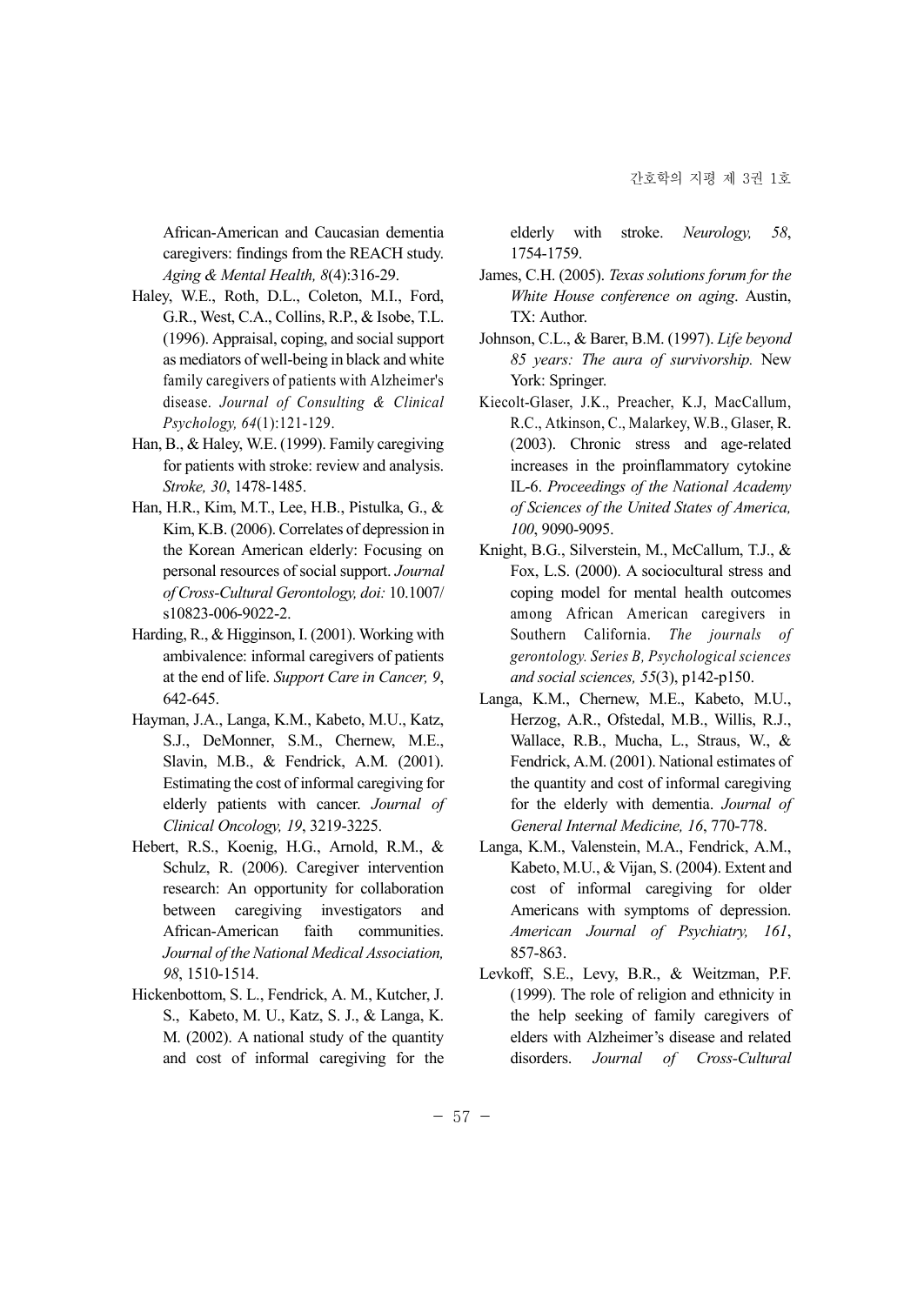Perspectives in Nursing Science

*Gerontology, 14*, 335-356.

- Lutgendorf, S.K., Garand, L., Buckwalter, K.C., Reimer, T.T., Hong, S.Y., & Lubaroff, D.M. (1999). Life stress, mood disturbance, and elevated interleukin-6 in healthy older women. *Journal of Gerontology: Medical Sciences, 54A*, M434-M439.
- McCausland, J., & Pakenham, K.I. (2003). Investigation of the benefits of HIV/AIDS caregiving and relations among caregiving adjustment, benefit finding, and stress and coping variables. *AIDS care, 15*(6), 853-869.
- McNeil, J. (2001). *Americans with disabilities: 1997*. Washington, DC: U.S. Census Bureau.
- Miller, B., & Guo, S. (2000). Social support for spouse caregivers of persons with dementia. *Journal of Gerontology: Social Sciences, 55B*, S163-S172.
- National Alliance for Caregiving & American Association of Retired Persons. (2004). *Caregiving in the U.S.* Washington, DC: Authors.
- Olshansky, J.S., Carnes, B.A., & Cassel, C.K. (1993). The aging of the human species. *Scientific American, 268*, 46-52.
- Picot, S. (1995). Rewards, costs and coping of Black American caregivers. *Nursing Research, 44*, 147-152.
- Pinquart, M., & Sörenson, S. (2003). Differences between caregivers and non-caregivers in psychological health and physical health: A meta-analysis. *Psychology and Aging, 18*(2), 250-267.
- Polivka, L.J., & Zayac, H. (2006). The aging network's role in the future of long-term care. *Aging Today, 27*, 3-4.
- Schultz, R. (2000). *Handbook on dementia caregiving: Evidence-based interventions for family caregivers*. New York, Springer.
- Schulz, R., & Beach, S.R. (1999). Caregiving as a

risk factor for mortality: The caregiver health effects study. *Journal of the American Medical Association, 282*, 2215-2219.

- Schultz, R., Burgio, L., Burns, R., Eisdorfer, C., Gallagher-Thompson, D., Gitlin L., & Mahoney, D. (2003). Resources for enhancing Alzheimer's caregiver health (REACH): Overview, site-specific outcomes, and future directions. *The Gerontologist, 43*, 514-520.
- Schulz, R., Newsom, J., Mittelmark, M., Burton, L., Hirsch, C., & Jackson, S. (1997). Health effects of caregiving: The caregiver health effects study. *Annals of Behavioral Medicine, 19*, 110-116.
- Shaw, W.S., Patterson, T.L., Ziegler, M.G., Dimsdale, J.E., Semple, S.J., & Grant, I. (1999). Accelerated risk of hypertensive blood pressure recordings among Alzheimer caregivers. *Journal of Psychosomatic Research, 46*, 215-227.
- Silverstein, M., & Litwak, E. (1993). A task-specific typology of intergenerational family structure in later life. *The Gerontologist, 33*, 258-264.
- Smith, C. (1996). Quality of life and caregiving in technological home care. In J. Fitzpatrick, & J. Norbeck (Eds.), *Annual review of nursing research* (Vol. 14, pp. 95-118). New York: Springer.
- Spillman, B.C., & Pezzin, L.E. (2000). Potential and active caregivers: changing networks and the "sandwich generation." *The Milbank Quarterly, 78*, 347-374.
- Stone, R.I. (2000). *Long-term care for the elderly with disabilities: Current policy, emerging trends, and implications for the twenty-first century*. New York: Milbank Memorial Fund.
- Teel, C.S., & Press, A.N. (1999). Fatigue among elders in caregiving and non-caregiving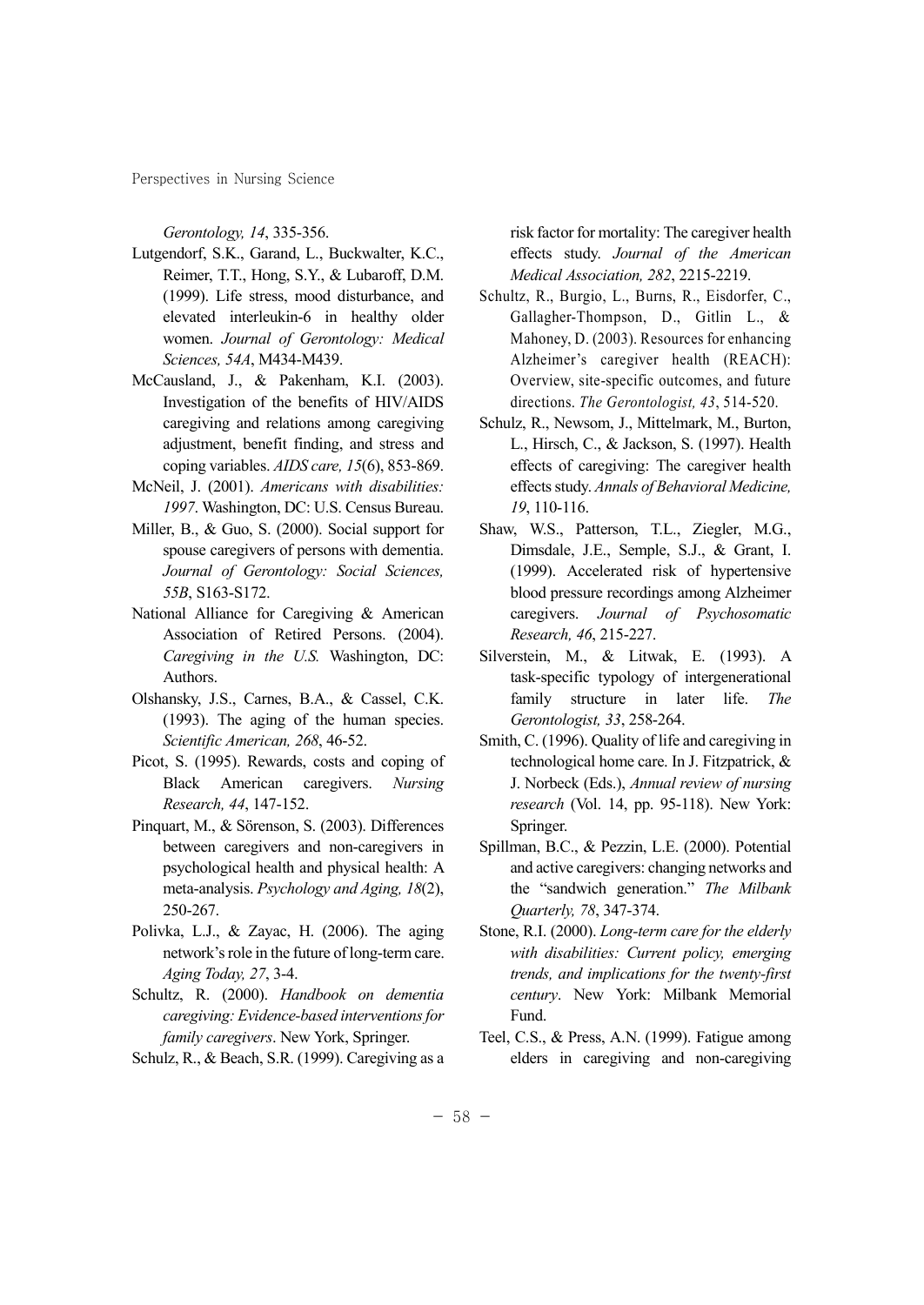roles. *Western Journal of Nursing Research, 21*(4), 498-514.

- United Nations Department of Economic and Social Affairs. (2003). *The ageing of the world's population*. Retrieved on January 30, 2007 from http://www.un.org/esa/socdev/ ageing/agewpop.htm.
- U.S. Administration on Aging. (2003). *Caregiving and aging issues*. Retrieved on January 30, 2007 from http://www.aoa.gov/prof/notes/ notes caregiver issues.asp.
- Vitaliano, P.P. (1997). Physiological and physical concomitants of caregiving: introduction to special issue. *Annals of Behavioral Medicine, 19*, 75-77.
- Vitaliano, P.P., Russo, J., Niaura, R. (1995). Plasma lipids and their relationships with psychosocial factors in older adults. *Journal of Gerontology Series B. Psychological Sciences & Social Sciences, 50*, p18-p24.
- Vitaliano, P.P., Scanlan, J.M., Zhang, J., Savage, M.V., Hirsch, I.B., & Siegler, I.G. (2002). A path model of chronic stress, the metabolic syndrome and coronary heart disease. *Psychosomatic Medicine, 64*, 418-435.
- Von Känel, R., Dimsdale, J.E., Adler, K.A., Patterson, T.L., Mills, P.J., & Grant, I. (2005). Exaggerated plasma fibrin formation (D-dimer) in elderly Alzheimer caregivers as compared to noncaregiving controls. *Gerontology, 51*, 7-13.
- Von Känel, R., Dimsdale, J.E., Mills, P.J., Ancoli-Israel, S., Patterson, T.L., Mausbach,

B.T., & Grant, I. (2006). Effect of Alzheimer caregiving stress and age on frailty markers interleukin-6, C-reactive protein, and D-dimer. *Journal of Gerontology: Medical Sciences, 61A*, 963-969.

- Wade, C., Kirk, R., Edgar, M., & Baker, L. (2003). *Outcome evaluation: Phase II results*. Chapel Hill, NC: National Resource Center for Respite and Crisis Care.
- Walston, J., McBurnie, M.A., Newman, A., et al. (2002). Frailty and activation of the inflammation and coagulation systems with and without clinical comorbidities: results from the Cardiovascular Health Study. *Archives of Internal Medicine, 162*, 2333-2341.
- Wood, J.B., & Parham, I.A. (1990). Coping with perceived burden: Ethnic and cultural issues in Alzheimer's family caregiving. *Journal of Applied Gerontology, 9*, 325-339.
- Zarit, S.H., Parris Stephens, M.S., Townsend, A., & Greene, R. (1998). Stress reduction for family caregivers: Effect of adult day care use. *Journal of Gerontology: Medical Sciences, 53B*, S267-S277.
- Zhu, C.W., Scarmeas, N., Torgan, R., Albert, M., Brandt, J., Blacker, D., Sano, M., & Stern, Y. (2006). Clinical characteristics and longitudinal changes of informal cost of Alzheimer's disease in the community. *Journal of American Geriatric Society, 54*, 1596-1602.